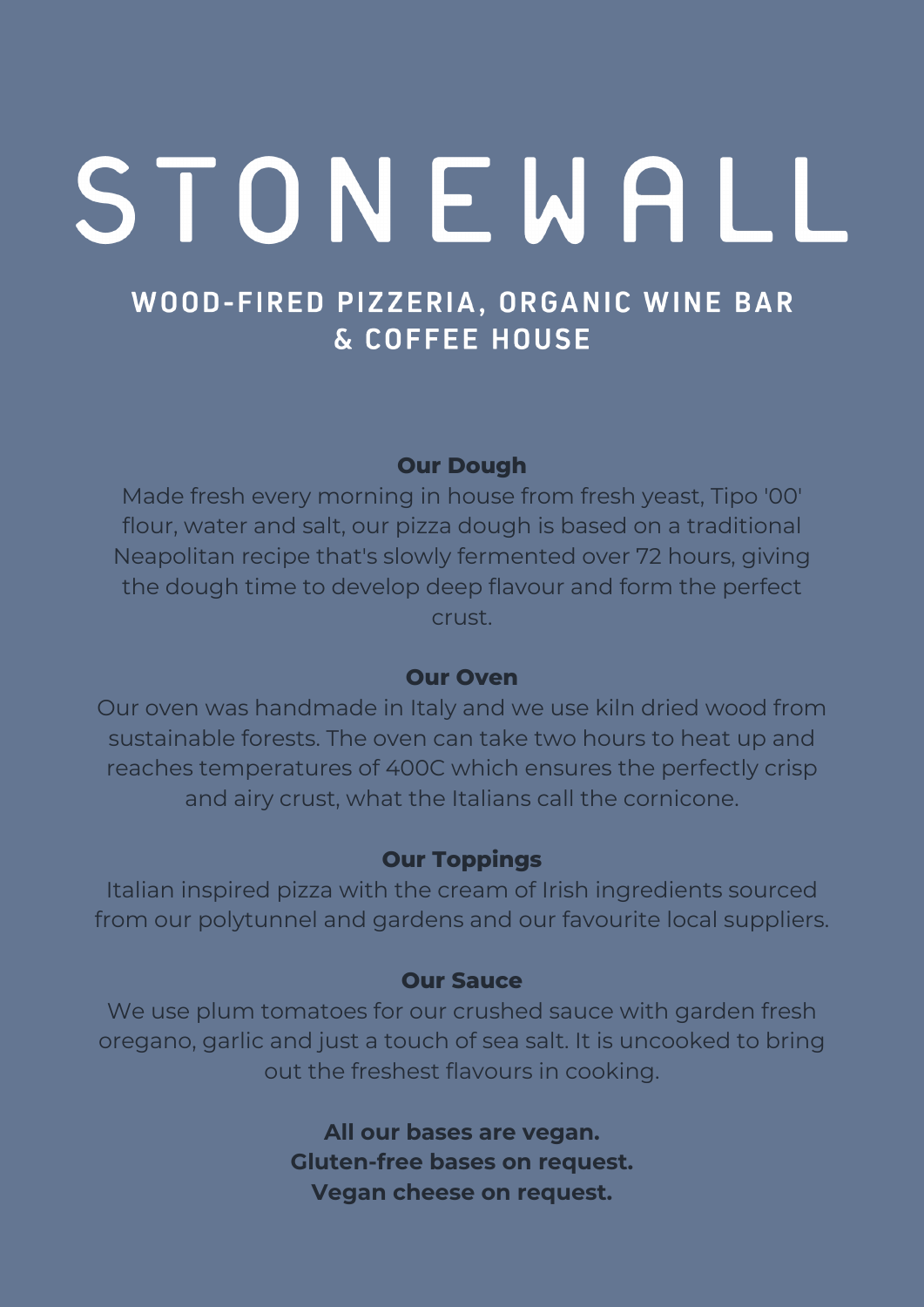## **BAKERY**

**Butter croissant €3** 1,7 **Hazelnut & chocolate croissant €4** 1,7,8 **Pain au chocolat €4** 1,7 **Fruit scone €4** 137 **Coffee cake €5** 1,3,7 **Carrot & walnut cake €5**  $7,7$ **Chocolate brownie €5** 1,3,7 **BAR SNACKS**

**Marinaded olives €4**

**Smoked almonds €4**

8 **Sourdough bread, cuinneog butter, Doolin jam €4** 1,7

## **SHARING PLATES**

### **Flaggy shore oysters 1/2 doz €15.00**

Shallot mignonette, dooliner & treacle soda bread 1,3,7,12,14

### **Clare Cheese board**

**3 for €9**

local cheeses - st tola | cratloe | ailwee caves, **5 for €11**

Irish cheeses - young bucks | crozier blue | mileens | durrus | gubeen | coolea (served with homemade apple and dillisk chutney)

#### 1,7 **Doolin Seafood Tower €35**

flaggy shore oysters, smoked mackerel, steamed mussels, burren smoked salmon, potted crab, prawn cocktail served with dooliner treacle soda bread 1,2,3,4,7,14

## **Charcuterie €15**

prosciutto, gubeen chorizo, marinaded kalamata olives, smoked almonds, sundried tomato, focaccia and basil pesto, pickles, ailwee caves & cratloe hills sheeps cheese 1,7,8

## **Vegetarian/Vegan Plate €14 ®**

marinaded kalamata olives, smoked almonds, sundried tomato, garden herb hummus, artichoke hearts focaccia and basil pestopickles, ailwee caves & cratloe hills sheeps cheese 1,7,8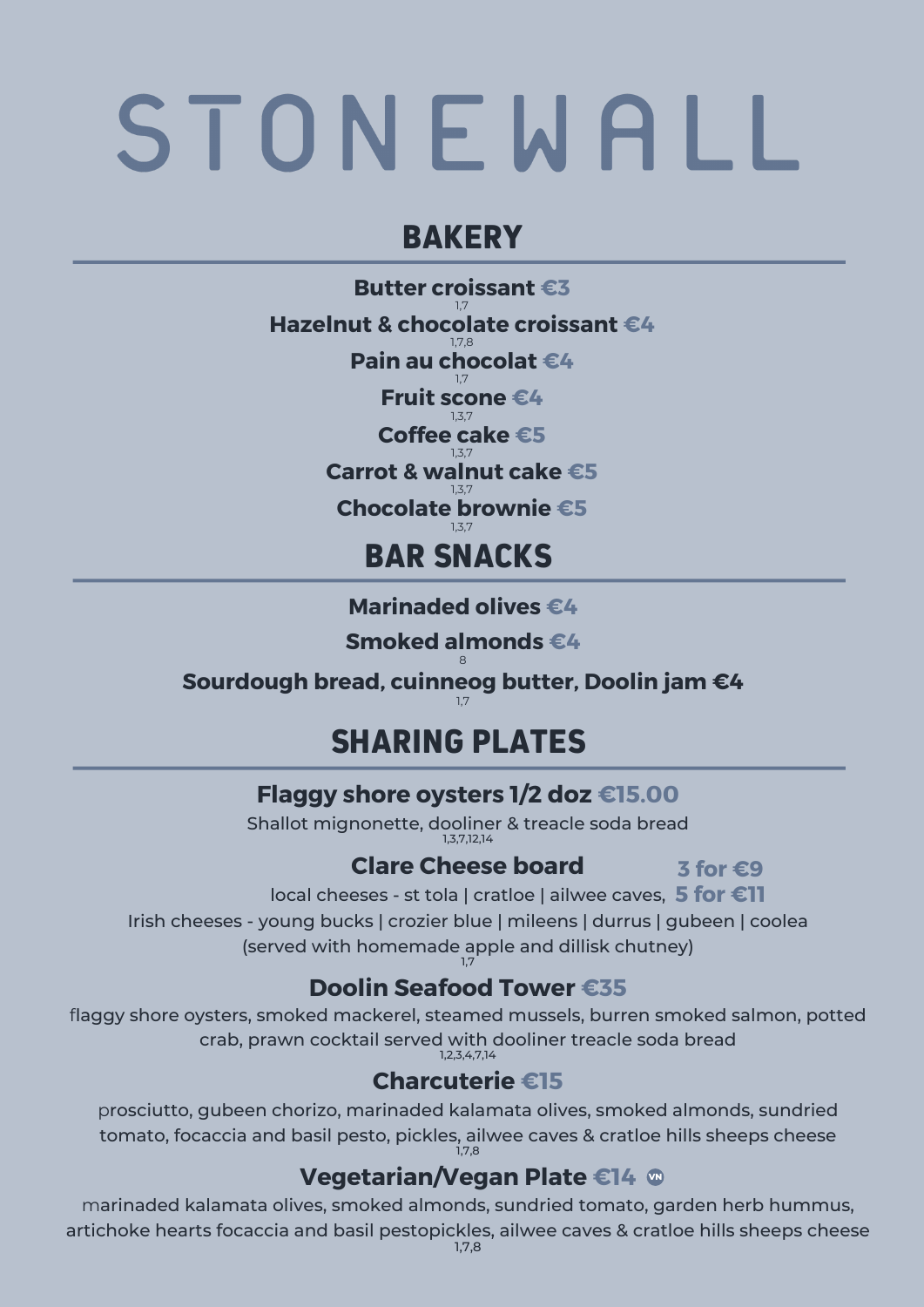## **WOOD FIRED PIZZAS**

All Pizzas are 12"

| <b>Toonsbridge</b><br><b>Margherita</b>     | crushed tomato, fresh basil<br>drizzle of extra virgin olive oil<br>1,7                       |                                             |                   |        |
|---------------------------------------------|-----------------------------------------------------------------------------------------------|---------------------------------------------|-------------------|--------|
| <b>Gubeen</b><br><b>Chorizo</b>             | crushed tomato, mozzarella, basil,<br>honey baked limerick ham, cajun chicken<br>1,7          |                                             |                   | €15    |
| <b>Parma Ham</b>                            | crushed tomato, mushroom, mozzarella, truffle oil<br>1.7                                      |                                             |                   | €15    |
| <b>St. Tola Feta</b>                        | crushed tomato & basil, mozzarella,<br>cherry tomato, rocket pesto<br>1,7,8                   |                                             |                   | 315    |
| <b>Artichoke</b>                            | crushed tomato, mozzarella, basil, kalamata olive,<br>watercress, toasted pine nuts,<br>1,7,8 |                                             |                   | 31 Z . |
| <b>Nduja</b>                                | crushed tomato, basil, fior de latte, extra virgin olive oil<br>1,7                           |                                             |                   | €15    |
| <b>Pepperoni</b>                            | crushed tomato, mozzarella, red onion jam,<br>fire roasted red pepper<br>1,7,12               |                                             |                   | €15    |
| <b>Cashel Blue</b><br><b>Cheese</b>         | crushed tomato, mozzarella, sage, butternut squash,<br>red onion jam<br>1,7                   |                                             |                   |        |
|                                             | <b>Garlic bread</b><br>€8.00<br>1,7                                                           | <b>Garlic mayo   Chipotle mayo</b><br>€1.00 |                   |        |
| Allergens information: Product(s) contains: |                                                                                               |                                             | Share the love on |        |

**VN** Vegan **V** Vegetarian

1-Gluten. 2-Crustaceans. 3-Eggs. 4-Fish. 5-Peanuts. 6-Soybeans 7-Milk. 8-Nuts. 9-Celery. 10-Mustard. 11-Sesame Seeds. 12-Sulphur Dioxide and Sulphites. 13-Lupin. 14-Molluscs. Please note that foods that contain the above allergens are prepared and cooked in our Kitchen. Please make your server aware of any allergens before ordering. Thank You.

 $G$   $\circledcirc$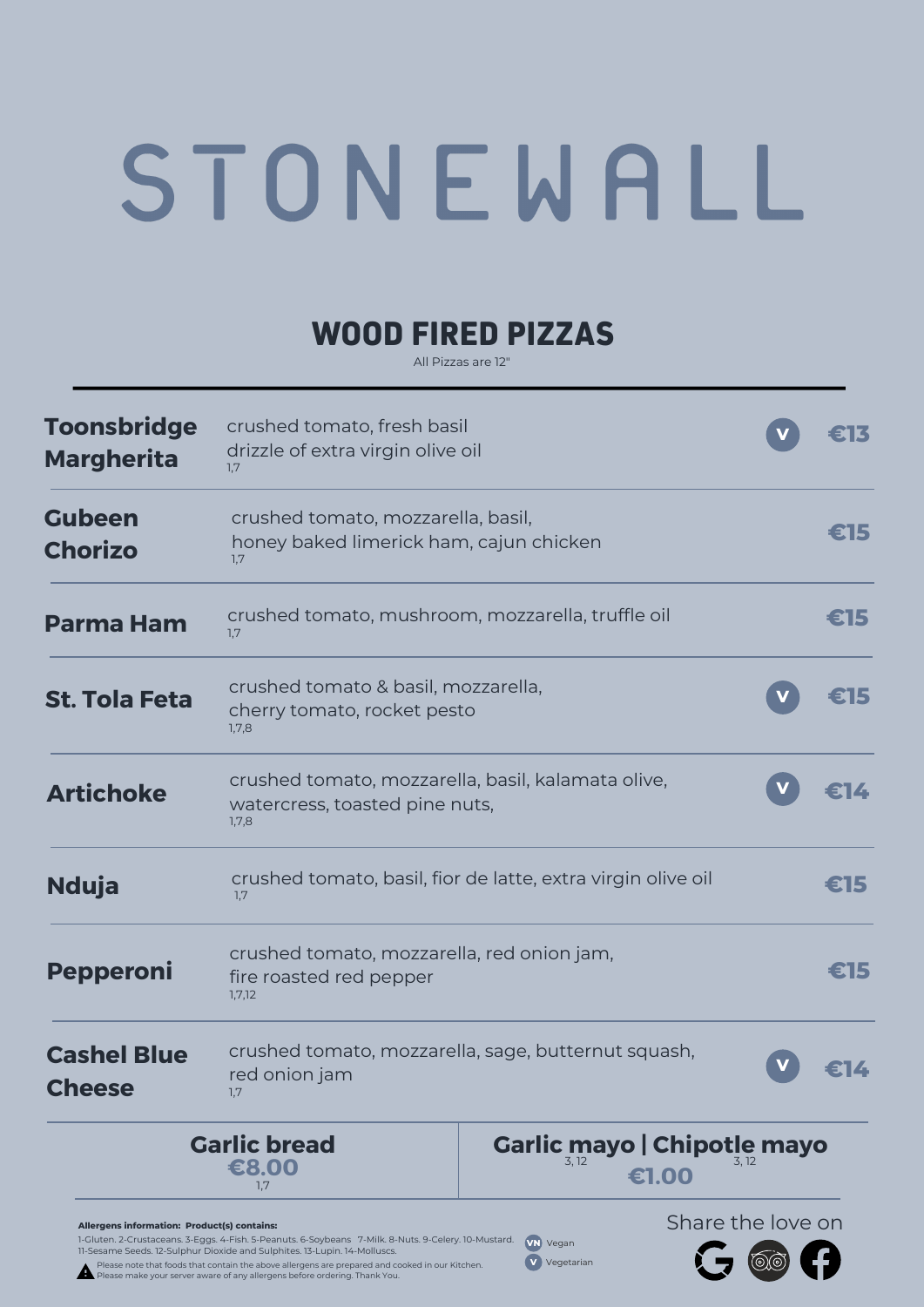## **SALADS**

#### **Caesar salad €13**

**burren smokehouse organic salmon**

**OR**

**cajun chicken**

focaccia croutons, smoked bacon lardons, shaved aillwee cave's cheese, baby gem leaves in our homemade caesar dressing 1,3,4,7,10,12

## **St. Tola's goat cheese salad <sup>V</sup> €13**

heirloom tomato from our poly tunnel, beetroot, caramelized walnuts, white balsamic vinaigrette, 7,8

## **SWEETS**

#### **Tiramisu €8**

served with baileys ice cream 1,3,7

#### **Vanilla & buttermilk panna cotta €8**

honey comb, raspberry sorbet 1,3,7

## **Chocolate & hazelnut delice €8**

popcorn ice cream 1,3,7,8

### **Bó agus Báinne Ice-Cream €6.5**

1,3,7

**Allergens information: Product(s) contains:**

1-Gluten. 2-Crustaceans. 3-Eggs. 4-Fish. 5-Peanuts. 6-Soybeans 7-Milk. 8-Nuts. 9-Celery. 10-Mustard. **VN**) Vegan<br>11-Sesame Seeds. 12-Sulphur Dioxide and Sulphites. 13-Lupin. 14-Molluscs.

Please note that foods that contain the above allergens are prepared and cooked in our Kitchen.<br>Please make your server aware of any allergens before ordering. Thank You.

**V** Vegetarian